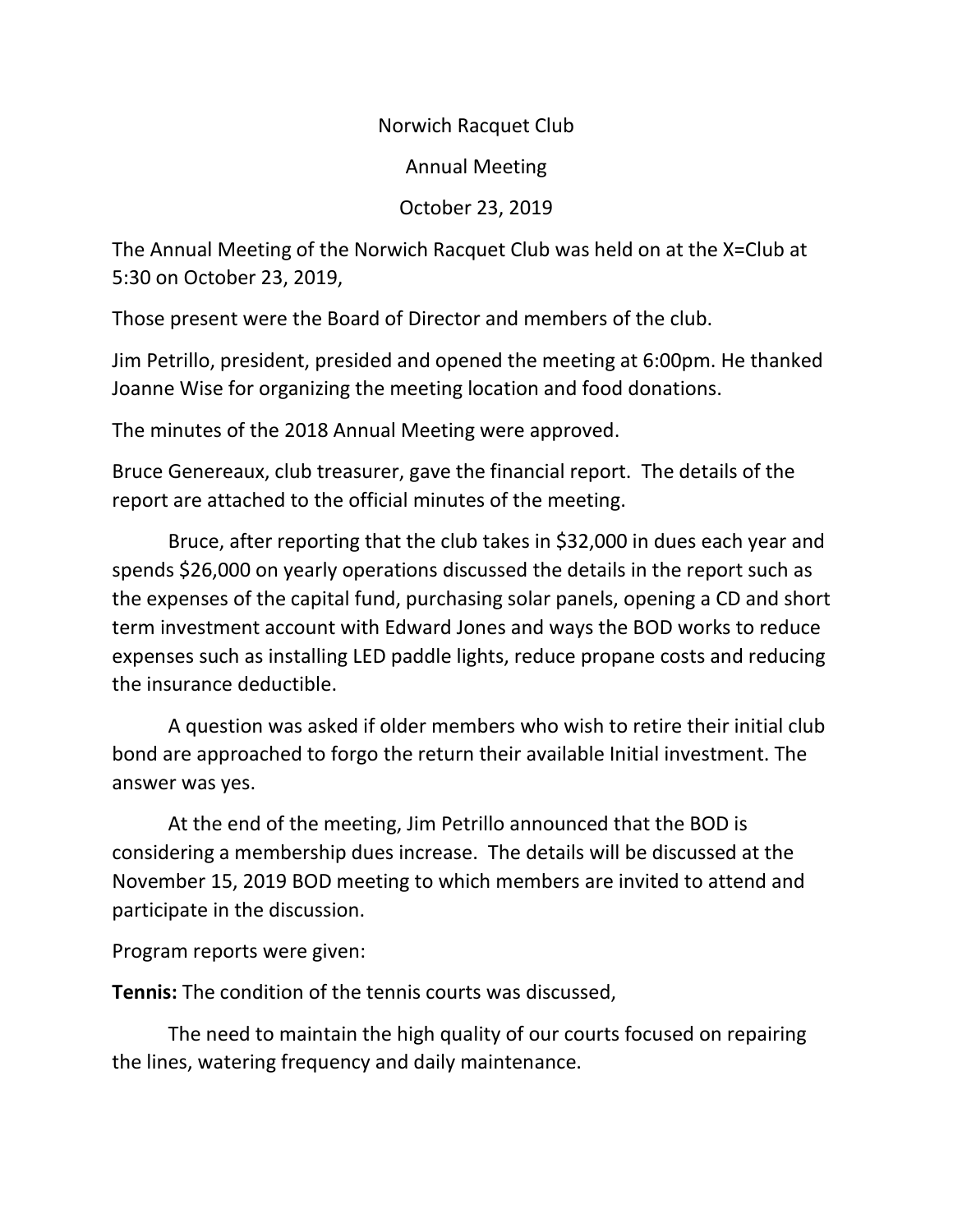It was noted that the men's tennis team lost in the finals of their league competition.

The need for more organized play was mentioned.

Clean-up Day for the tennis courts is scheduled to Saturday October 26 at 12;00. All are welcome to help.

## **Paddle Tennis**:

The decking, benches and the boards between the courts have been power washed and stained thanks to Board member Jeff Marshall.

The icing concerns are being addressed with rewiring up to code of outlets for the fans under the courts and relocation of the fans, focusing on propane leaks between the court boards and the amount of propane being delivered to the heaters.

A reminder was made to remind the membership after a snow storm to remove as much snow as possible before turning on the heaters.

Todd Alexander has done an excellent job of removing snow from the courts in a timely manner.

The Green Mountain Open annual APTA (American Platform Tennis Association) tournament will be held on November 1,2,3 at the Norwich and Quechee clubs, featuring 3 tournaments with nationally ranked players for women, men and mixed doubles. Final play for the men's tournament will be held at the Norwich courts on Saturday with a cookout for spectators to enjoy!

Other paddle events with Quechee will include Friday ladies round robins, the annual Norwich/Quechee challenge and possible other "open" tournaments.

## **Other Committee Reports:**

Scott Brohinski reported that an initial marketing effort was completed with the creation of a new club logo. Presently, marketing plans are being made with consulting from Don Morin to update the website (current website master is Mark Perkins), designing a rack card and posters.

It was suggested that the club sign located on Route 5 be improved with better lighting and verbiage. This will be addressed by the board.